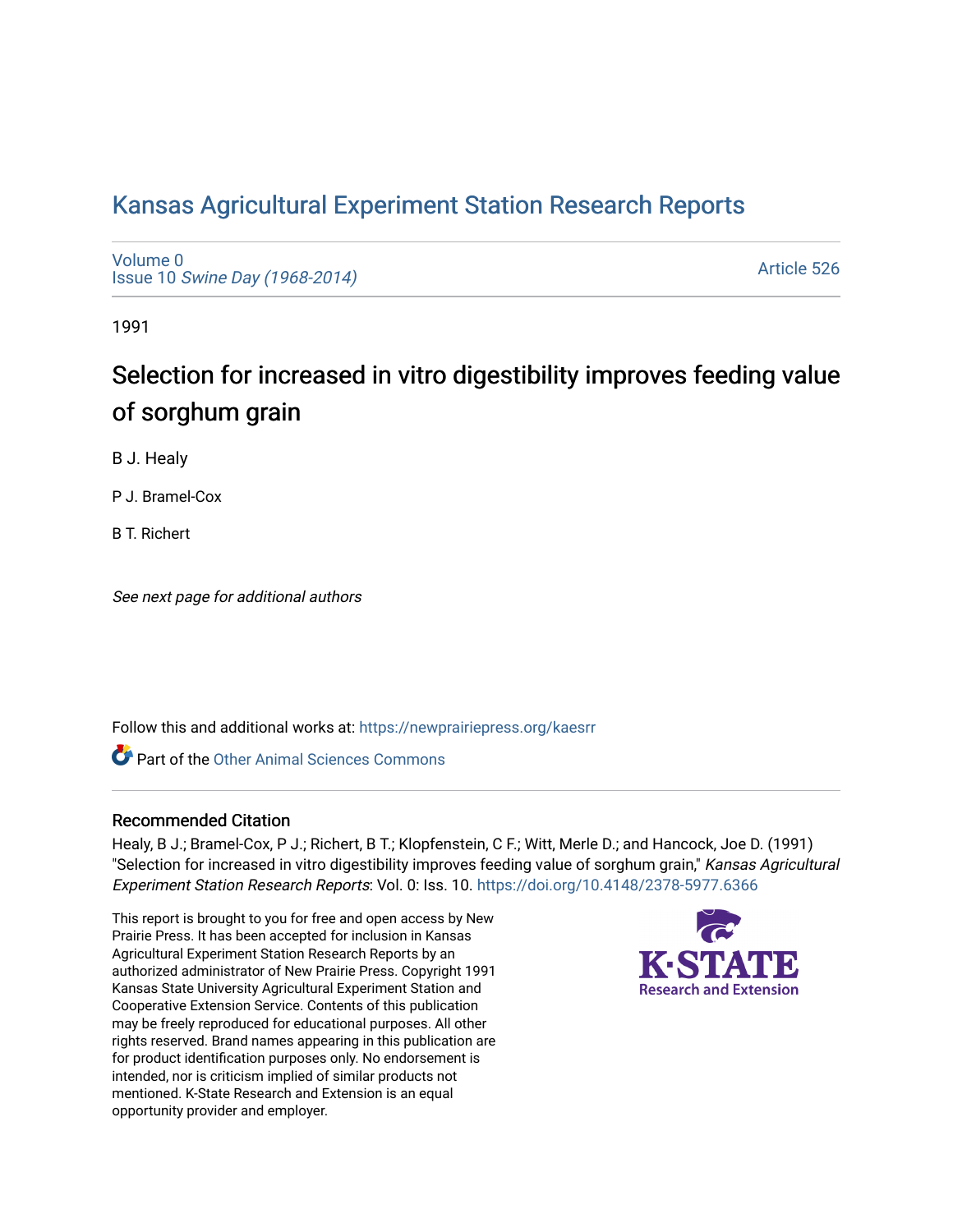# Selection for increased in vitro digestibility improves feeding value of sorghum grain

# **Abstract**

Six cannulated barrows and two hundred eighty-eight chicks were used in an experiment to determine the value of an in vitro protein digestibility assay (pepsin digest) for identification of sorghum parent Iines with improved nutritional value. The barrows were used to determine digestibility of the experimental sorghums at the terminal ileum and for the total digestive tract. Due to a limited supply of the sorghums, broiler chicks were used as a model to predict the value of the experimental sorghums for growth performance. Four sorghum parent lines were selected from 100 SI families grown at several locations in Kansas. Two of the sorghums were consistently low and two were consistently high for in vitro digestibility. Treatments were: 1) corn-soybean meal control; 2) and 3) low digestibility sorghums (LDI and LD2); 4) and 5) high digestibility sorghums (HDI and HD2); and 6) pearl millet (PM). The sorghums that had consistently high in vitro digestibility were of greater nutritional value to pigs and growing chicks than sorghums with low in vitro digestibility. In the pig experiment, digestibility of N at the terminal ileum ranged from 69.6% for LDI to 79.0% for HDl, compared to 81.6% for the corn-based control. Similar responses were noted for digestibility of gross energy, with values of 71.8% and 77.0% for LDI and HDl, compared to 80.2% for the corn-based control. The HD lines were equal or nearly equal to corn in the chick growth assay, with efficiencies of gain that were 98 and 100% that of corn for HD1 and HD2, respectively. Pearl millet was of greater feeding value than sorghums for chicks but less digestible than sorghums in pigs. These data suggest that in vitro pepsin digestibility can be a valuable tool for sorghum breeders to select parent lines with improved feeding value.; Swine Day, Manhattan, KS, November 21. 1991

## Keywords

Swine day, 1991; Kansas Agricultural Experiment Station contribution; no. 92-193-S; Report of progress (Kansas State University. Agricultural Experiment Station and Cooperative Extension Service); 641; Swine; Performance; GF; Ileal; Digestibility; Sorghum; Millet; Corn

## Creative Commons License



This work is licensed under a [Creative Commons Attribution 4.0 License](https://creativecommons.org/licenses/by/4.0/).

## Authors

B J. Healy, P J. Bramel-Cox, B T. Richert, C F. Klopfenstein, Merle D. Witt, and Joe D. Hancock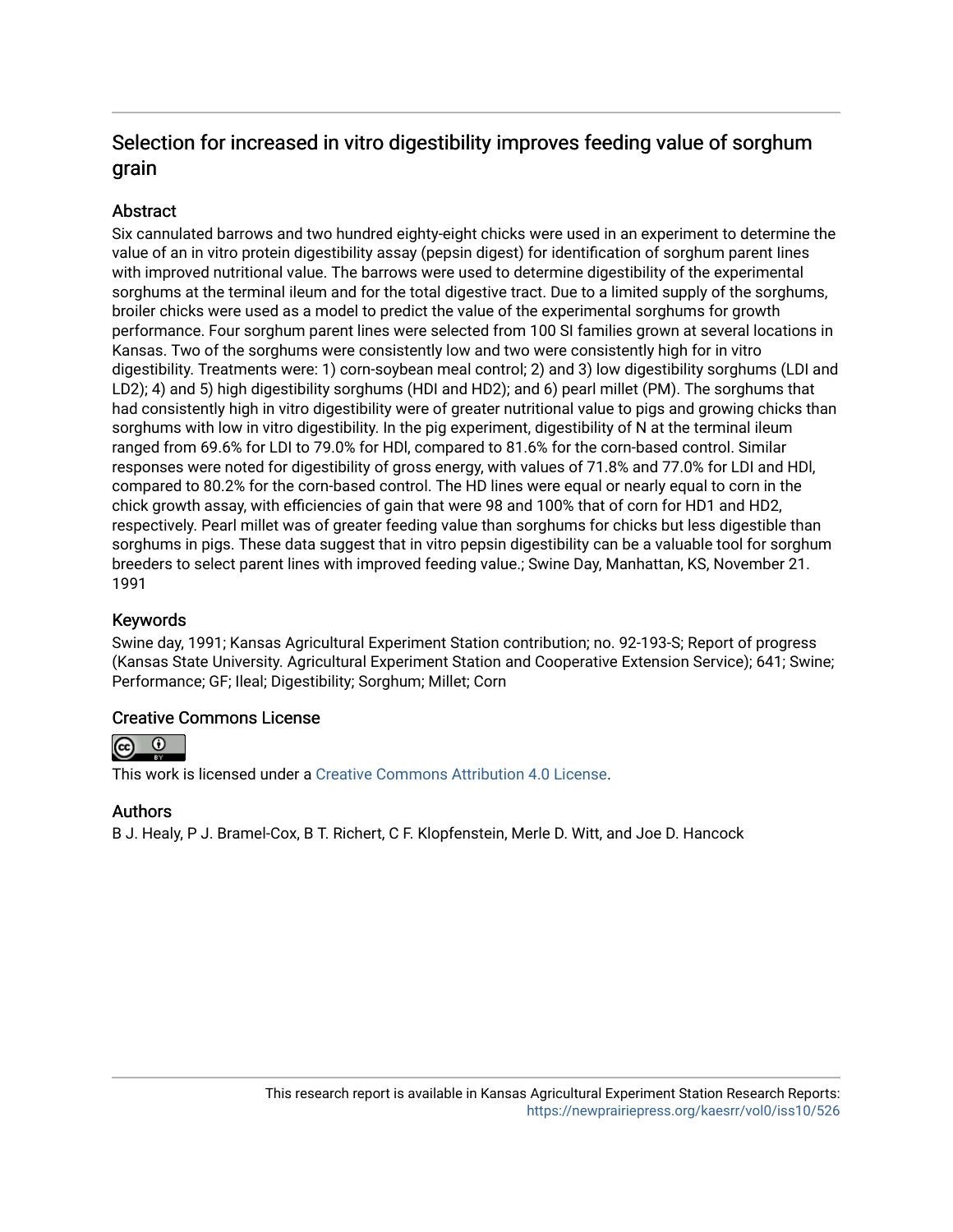

#### SELECTION FOR INCREASED IN VITRO DIGESTIBILITY **IMPROVES FEEDING VALUE OF SORGHUM GRAIN**

B. J. Healy, J. D. Hancock, P. J. Bramel-Cox<sup>1</sup>, B. T. Richert, C. F. Klopfenstein<sup>2</sup>, and M. D. Witt<sup>3</sup>

#### Summary

Six cannulated barrows and two hundred eighty-eight chicks were used in an experiment to determine the value of an in vitro protein digestibility assay (pepsin digest) for identification of sorghum parent lines with improved nutritional value. The barrows were used to determine digestibility of the experimental sorghums at the terminal ileum and for the total digestive tract. Due to a limited supply of the sorghums, broiler chicks were used as a model to predict the value of the experimental sorghums for growth performance. Four sorghum parent lines were selected from  $100 S<sub>1</sub>$ families grown at several locations in Kansas. Two of the sorghums were consistently low and two were consistently high for in vitro digestibility. Treatments were: 1) corn-soybean meal control; 2) and 3) low digestibility sorghums (LD1 and LD2); 4) and 5) high digestibility sorghums (HD1 and HD2); and  $6$ ) pearl millet (PM). The sorghums that had consistently high in vitro digestibility were of greater nutritional value to pigs and growing chicks than sorghums with low in vitro digestibility. In the pig experiment, digestibility of N at the terminal ileum ranged from  $69.6\%$  for LD1 to 79.0% for HD1, compared to  $81.6\%$ for the corn-based control. Similar responses were noted for digestibility of gross energy, with values of 71.8% and 77.0% for LD1 and HD1, compared to 80.2% for the corn-based control. The HD lines were equal or nearly equal to corn in the chick growth assay, with efficiencies of gain that were 98 and 100% that of corn for HD1 and HD2, respectively. Pearl millet was of greater feeding value than sorghums for chicks but less digestible than sorghums in pigs. These data suggest that in vitro pepsin digestibility can be a valuable tool for sorghum breeders to select parent lines with improved feeding value.

(Key words: Performance, GF, Ileal, Digestibility, Sorghum, Millet, Corn.)

#### **Introduction**

Sorghum grain is often viewed as a substitute for corn, with somewhat lower feeding value. That image is due largely to variation in nutrient content and quality. An ongoing research project, by plant breeders in the KSU Department of Agronomy, has identified parent lines of sorghum with high in vitro digestibili-However, the true merit of these tv. sorghums, selected by using the in vitro assay, must be determined in animal feeding experiments. Two experiments were conducted to determine the nutritional value of sorghums that were selected for high digestibility by using an in vitro pepsin digestibility procedure.

#### **Procedures**

Four sorghums that had different in vitro protein digestibilities were selected from 100 S. families grown for 2 yr at several locations in Kansas. Two of the sorghums consistently had

<sup>&</sup>lt;sup>1</sup>Department of Agronomy.

<sup>&</sup>lt;sup>2</sup>Department of Grain Science and Industry.

<sup>&</sup>lt;sup>3</sup>Southwest Kansas Research and Extension Center.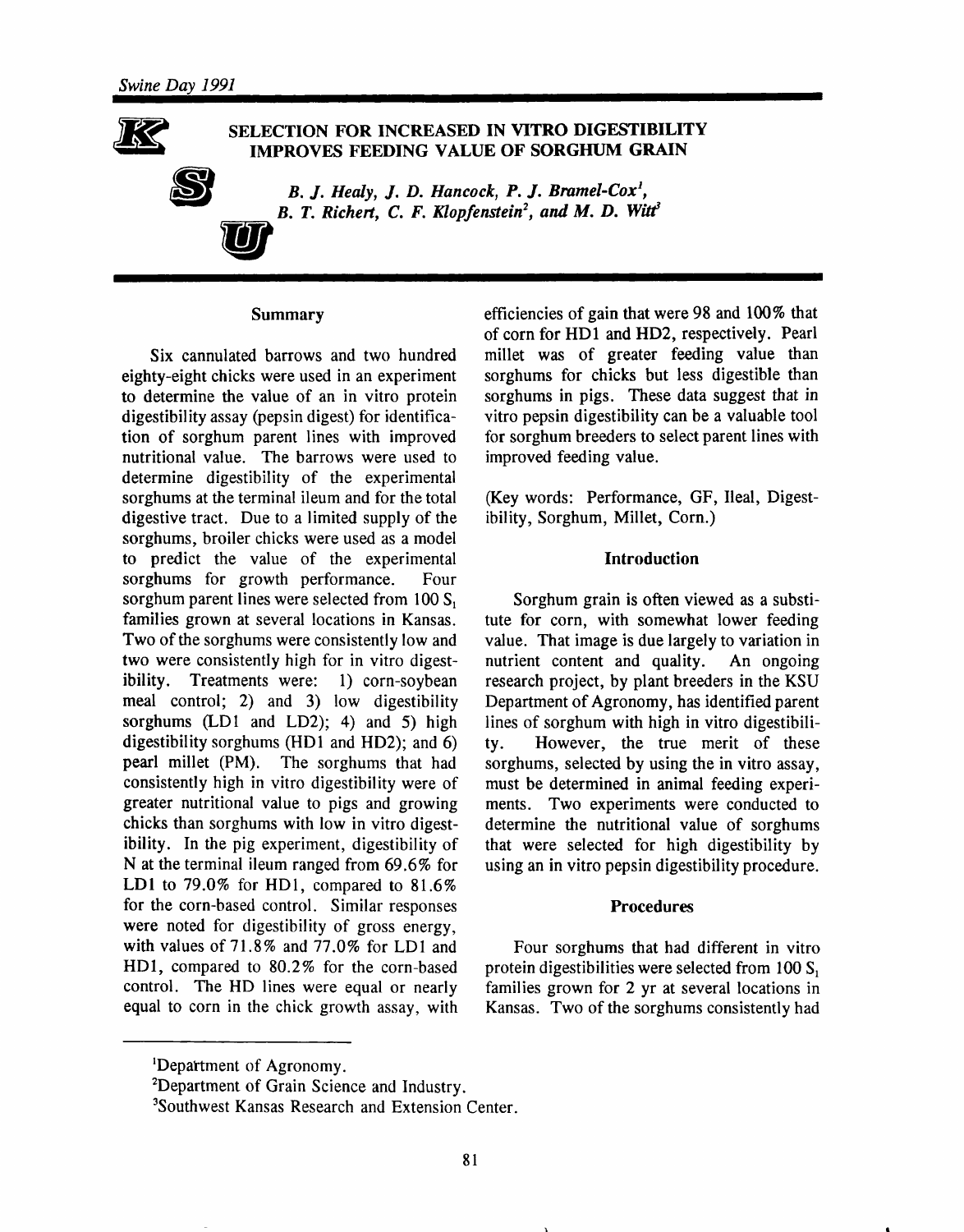low in vitro digestibility and two consistently had high in vitro digestibility. Treatments were: 1) corn-soybean meal control; 2) and 3) low digestibility sorghums (LD1 and LD2): 4) and 5) high digestibility sorghums (HD1 and HD2); and 6) pearl millet (PM). LD1 had high tannin and LD2 had corneous (hard) endosperm. The grains were grown during 1988 and 1989, and fed during 1989 and 1990, respectively. Grain produced in both years was used in the chick growth assay, but quantities of the grains were sufficient only from the 1989 crop to allow the pig feeding experiment in 1990.

For the digestibility experiment, six barrows (avg initial wt of 87.8 lb) were surgically fitted with T-cannulas at the terminal ileum. These cannulated pigs were used in an experiment to determine apparent digestibilities of DM, N, and GE. A diet was formulated to contain 15% crude protein, .65% Ca, and .55% P with the corn treatment (Table 1). The other grain sources replaced corn on a lb for lb basis. Feed allotments were determined as .05  $\times$  BW<sup>9</sup>, with BW in kg. Feed was offered at 7 a.m. and 7 p.m. as a wet mash. Water was consumed ad libitum. The experimental design was a six by six Latin square, where each grain source was fed to each pig in one of the six feeding periods. The feeding periods lasted 7 d, with a 4-d adaptation period, 36-h of fecal collection, and 11-h collections of ileal digesta on d 6 and 7. Digesta was collected into containers immersed in an ice-water bath. Digesta and fecal samples were homogenized, subsampled, frozen, and subsequently freeze-dried and analyzed for DM, N, and GE.

For the growth assay, 288 chicks (7 d of age) were used in a 14-d experiment. The chicks were housed with four birds/cage and 12 cages/treatment. The diets were formulated to contain 24% CP, 1.1% Ca and .9% P. Feed and water were consumed ad libitum. Chicks were weighed at the end of the experiment and feed consumption was recorded. Response criteria were gain, feed intake and F/G.

#### **Results and Discussion**

Results from the experiment with pigs (Table 2) indicated that ileal and total tract digestibilities of DM, N, and GE were greater for corn than the other grains. Ileal and total tract digestibilities of DM, N, and GE were greater for the HD sorghums than LD sorghums. Digestibilities of DM, N, and GE were greater for LD2 than LD1, suggesting that the tannin content of LD1 had a greater negative effect than the hard endosperm of LD2. Ileal N digestibilities for LD1, LD2, HD1, HD2, and PM were 85, 94, 97, 96, and 95% that of corn, respectively. Ileal GE digestibilities for LD1, LD2, HD1, HD2, and PM were 90, 94, 96, 95, and 91% that of corn, respectively.

From the growth assay, chicks fed the HD sorghums gained more weight than chicks fed LD sorghums (Table 2). Weight gains for chicks fed LD1, LD2, HD1, HD2 and PM were 95, 96, 98, 100, and 99% of weight gains for chicks fed the corn-based diet. Feed intake was not affected by treatment. Efficiency of gain was greater for chicks fed HD sorghums than chicks fed LD sorghums. Feeding values (i.e., efficiencies of gain) for LD1, LD2, HD1, HD2 and PM were 95, 97, 98, 100 and 100% of the corn-based control diet.

In conclusion, these data suggest that an in vitro pepsin assay was effective as a predictor of feeding value for sorghum grain. In pigs, ileal and total tract digestibilities of the HD sorghums were improved compared to LD sorghums, but were still of lower digestibility than corn. Broiler chicks were able to utilize nutrients from the HD sorghums and millet essentially as well as nutrients from corn.